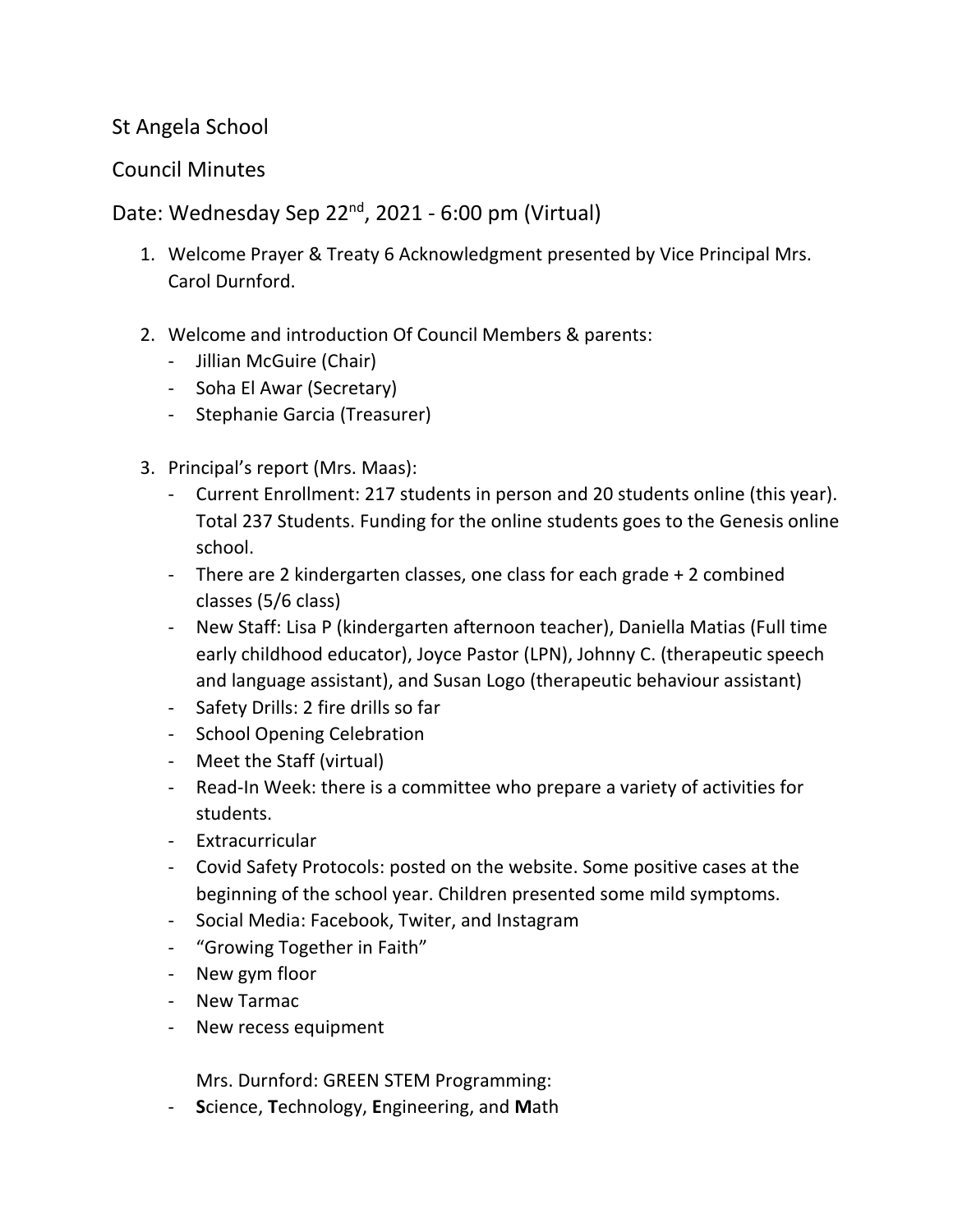- STEM provocations around the school and in classrooms: outdoor learning space, Robotics / Broadcasting Lab, STEM room, BPA+ for Energy, Indigenous Art.
- 4. Upcoming Events:
	- Sep 27: School picture day
	- Sep 28: STEM grand opening assembly
	- Sep 29: Orange shirt day
	- Sep 30: Truth and Reconciliation Day (No school)
	- Oct 01: Terry Fox Run
	- Oct 06: Thanksgiving Liturgy
	- Oct 11: Thanksgiving (No school)
	- Oct / Nov: scientists in school -grade level workshops
- 5. Treasure's report Stephanie Garcia:
	- Balance \$5610.03
- 6. Fundraising:
	- Gift cards
	- Hampers (for Christmas)
	- -
	- Seeds (for Mother's Day)
	- Fundraising can be done virtually
- 7. Vacancy for Classroom Reps:
	- Leave it on
	- Election will be during next meeting
	- Make motion for making the elections the next meeting: Stephanie seconds
- 8. Old business
	- Playground (Tarmac)
- 9. New business:
	- No new business
- 10.Next meeting dates:
	- The 3<sup>rd</sup> Wednesday of each month  $@6:30$